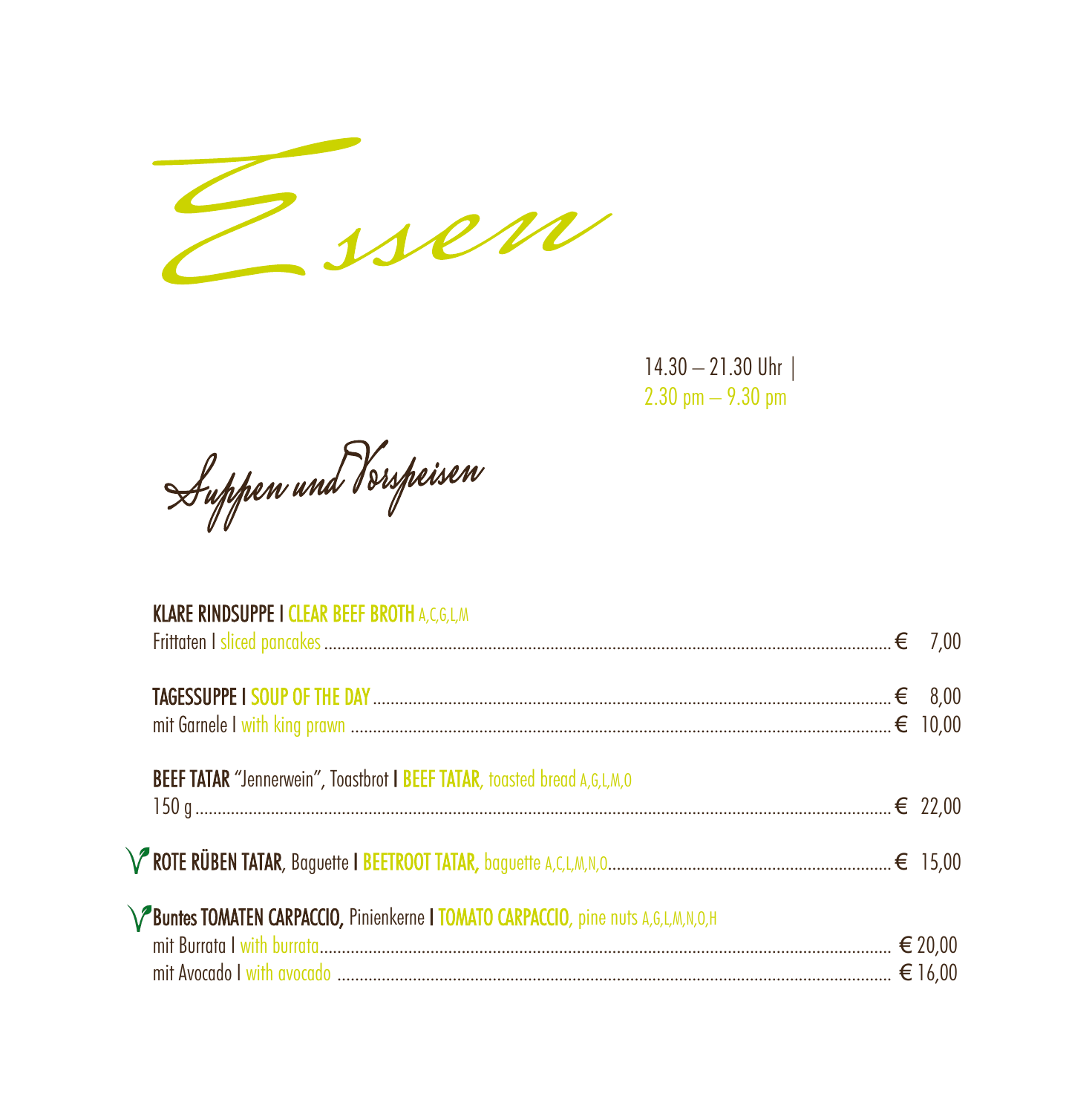Fleisch & Fisch.

### HÜHNERBRUSTFILET I FILLET OF CHICKEN BREAST G

| <b>FILET STEAK I FILLET OF BEEF G</b><br>das Zarteste vom Rind I the most tender of beef                                               |  |
|----------------------------------------------------------------------------------------------------------------------------------------|--|
| <b>RIB EYE STEAK I RIB EYE STEAK G</b><br>aus dem vorderen Teil des Roastbeefs geschnitten I cut from the front part of the roast beef |  |
| <b>SURF 'N'TURFISURF 'N'TURFG</b>                                                                                                      |  |
| <b>FISCH VOM GRILL I GRILLED FISH</b><br>Gerne gibt Ihnen unser Serviceteam Auskunft über die Tagesempfehlung I                        |  |
| Unser Rindfleisch kommt ausschließlich aus Osterreich<br>und wird über Eurogast in Zell am See bezogen.                                |  |

Our beef is from Austria and is bought at Eurogast in Zell am See.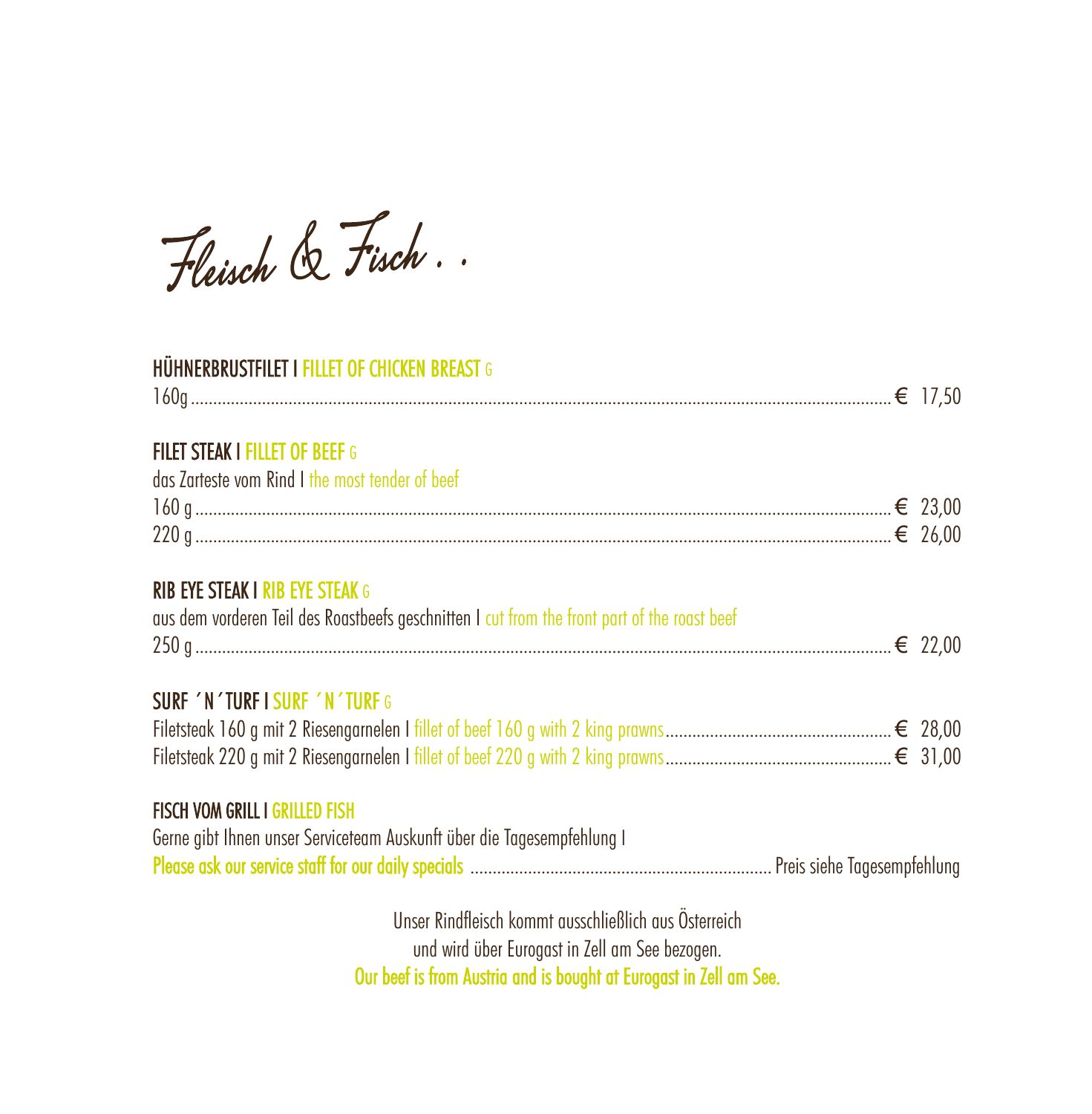Beilagen

Saucen

| $\text{BARBECUESAUCE} \qquad \qquad 2,00$                                                    |  |
|----------------------------------------------------------------------------------------------|--|
|                                                                                              |  |
|                                                                                              |  |
|                                                                                              |  |
| Möglich enthaltene Allergene: A,C,E,F,G,L,M,O   Possible included allergens: A,C,E,F,G,L,M,O |  |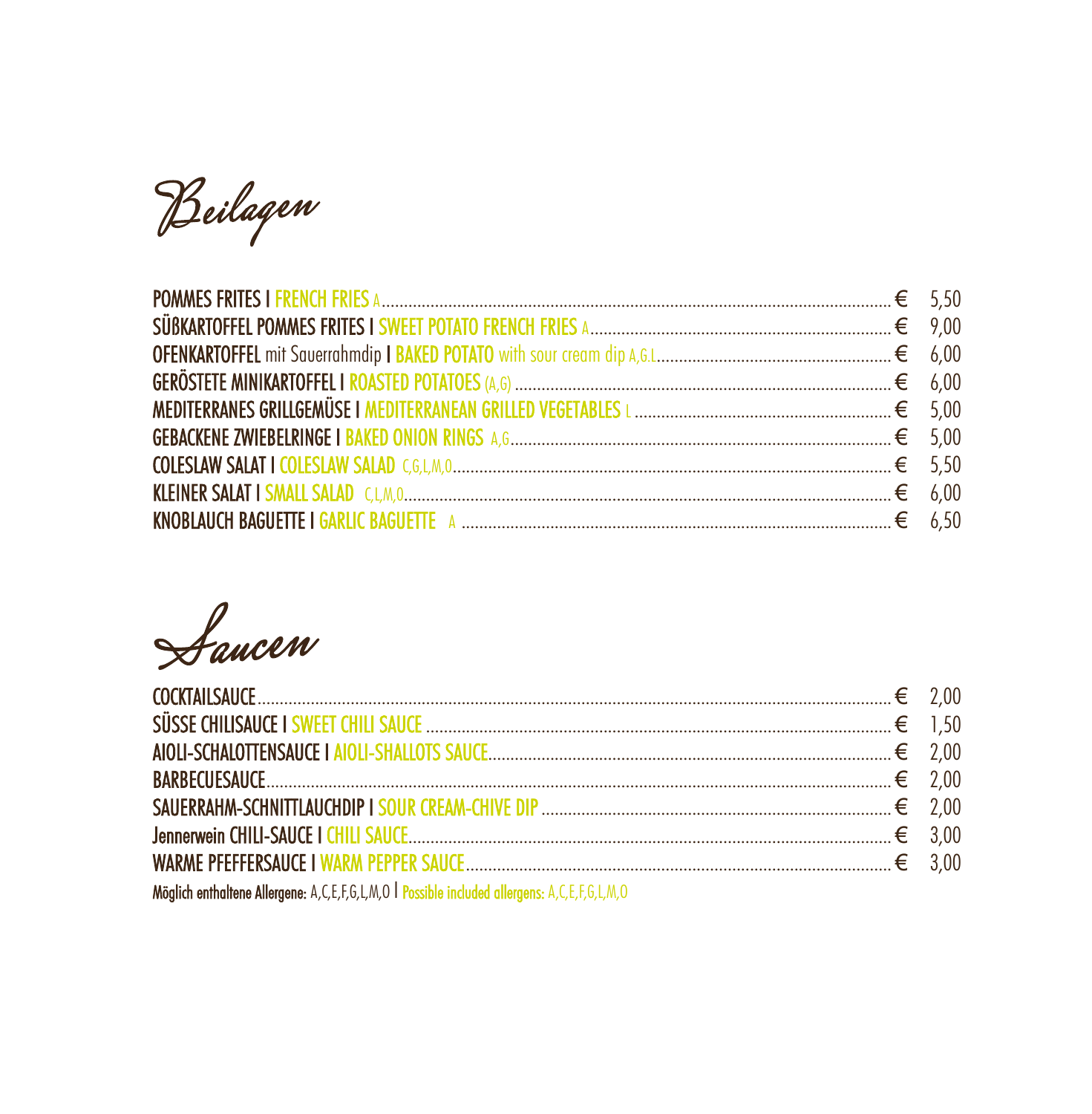... and More

## **GROSSER GEMISCHTER SALAT I SALAD VARIATION C,G,L,M,O**

| <b>5 RIESENGARNELEN I 5 KING PRAWNS A,B</b>                                                                                |  |
|----------------------------------------------------------------------------------------------------------------------------|--|
| <b>JENNERWEIN WRAP I WRAP A,C,G,H,L,M</b><br><b>HUHN, Coleslaw, Salat, Tomaten, Pommes Frites, Aioli-Schalottensauce I</b> |  |
| LADYS SIZE $\ldots$                                                                                                        |  |
| <b>PULLED BEEF, Coleslaw, Salat, Tomaten, Pommes Frites, Aïoli-Schalottensauce I</b>                                       |  |
|                                                                                                                            |  |
| LADYS SIZE $\ldots$                                                                                                        |  |
| V GRILLGEMÜSE, Guacamole, Pommes Frites, Aioli-Schalottensauce, I                                                          |  |
|                                                                                                                            |  |
|                                                                                                                            |  |
| auf Wunsch auch VEGAN möglich I on request also VEGAN possible                                                             |  |

### Änderung von Pommes Frites zu Süßkartoffel Pommes, Aufpreis EUR 3,00.

## **WIENER SCHNITZEL I ESCALOPE VIENNA STYLE A,C,G**

| Petersilienkartoffel, Preiselbeeren I parsley potatoes, cranberries |  |
|---------------------------------------------------------------------|--|
|                                                                     |  |
|                                                                     |  |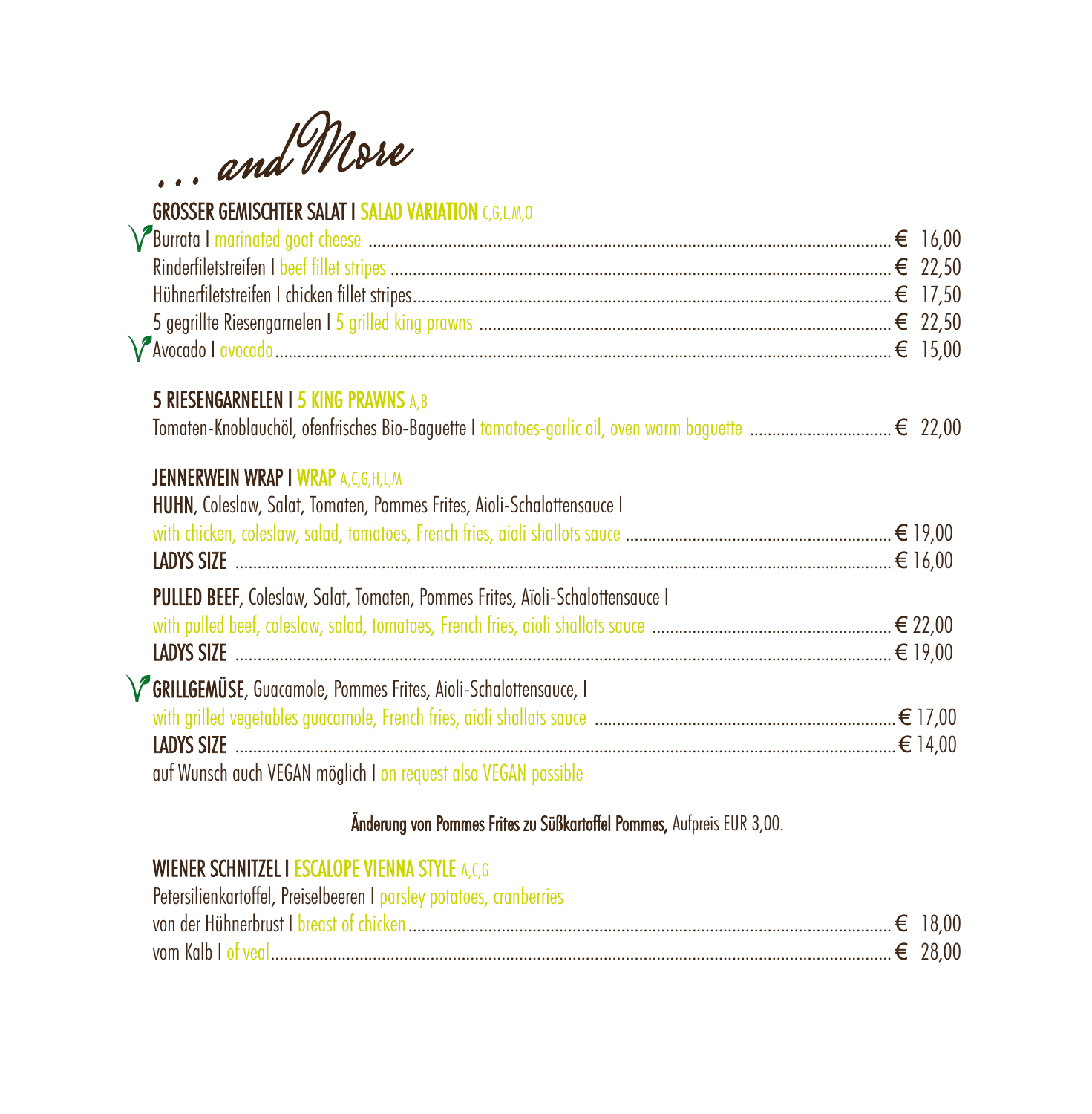Unsere Burger

| Rind, Speck, Zwiebel, Cheddar Käse, Pommes Frites, Barbecuesauce I<br>beef, bacon, onions, cheddar cheese, French fries, barbecue sauce A,C,F,G,L,M,O                                    |  |
|------------------------------------------------------------------------------------------------------------------------------------------------------------------------------------------|--|
|                                                                                                                                                                                          |  |
| Huhn, Pommes Frites, Cocktailsauce I chicken, French fries, cocktail sauce A,C,G,L,M,O                                                                                                   |  |
|                                                                                                                                                                                          |  |
| Rind, Speck, Zwiebel, Cole slaw, Pommes Frites, Aïoli-Schalottensauce I                                                                                                                  |  |
| beef, bacon, onions, cole slaw, French fries, aïoli-shallots sauce A, C, F, G, L, M, O                                                                                                   |  |
|                                                                                                                                                                                          |  |
| Camembert, Salat, Kirschtomaten, Preiselbeerzwiebeln, Preiselbeeren, kleiner Salat I<br>camembert, rocket salad, cherry tomatoes, cranberry-onions, cranberry sauce, small salad A,G,L,O |  |

Die JENNERWEIN Burger werden zusätzlich mit Salat, Tomate, Sauerrahmsauce (G) und Salatgurke gefüllt. Außerdem können all unsere Burger auch ohne Aufpreis "low carb" – ohne Brötchen mit Salat bestellt werden. Änderung von Pommes Frites zu Süßkartoffel Pommes, Aufpreis EUR 3,00.

> All our burgers are served with salad, tomatoes, sour cream sauce (G) and cucumbers. It is also possible to order all our burgers "low carb" – without bread and with salad. Sweet potato fries possible, additional price EUR 3,00.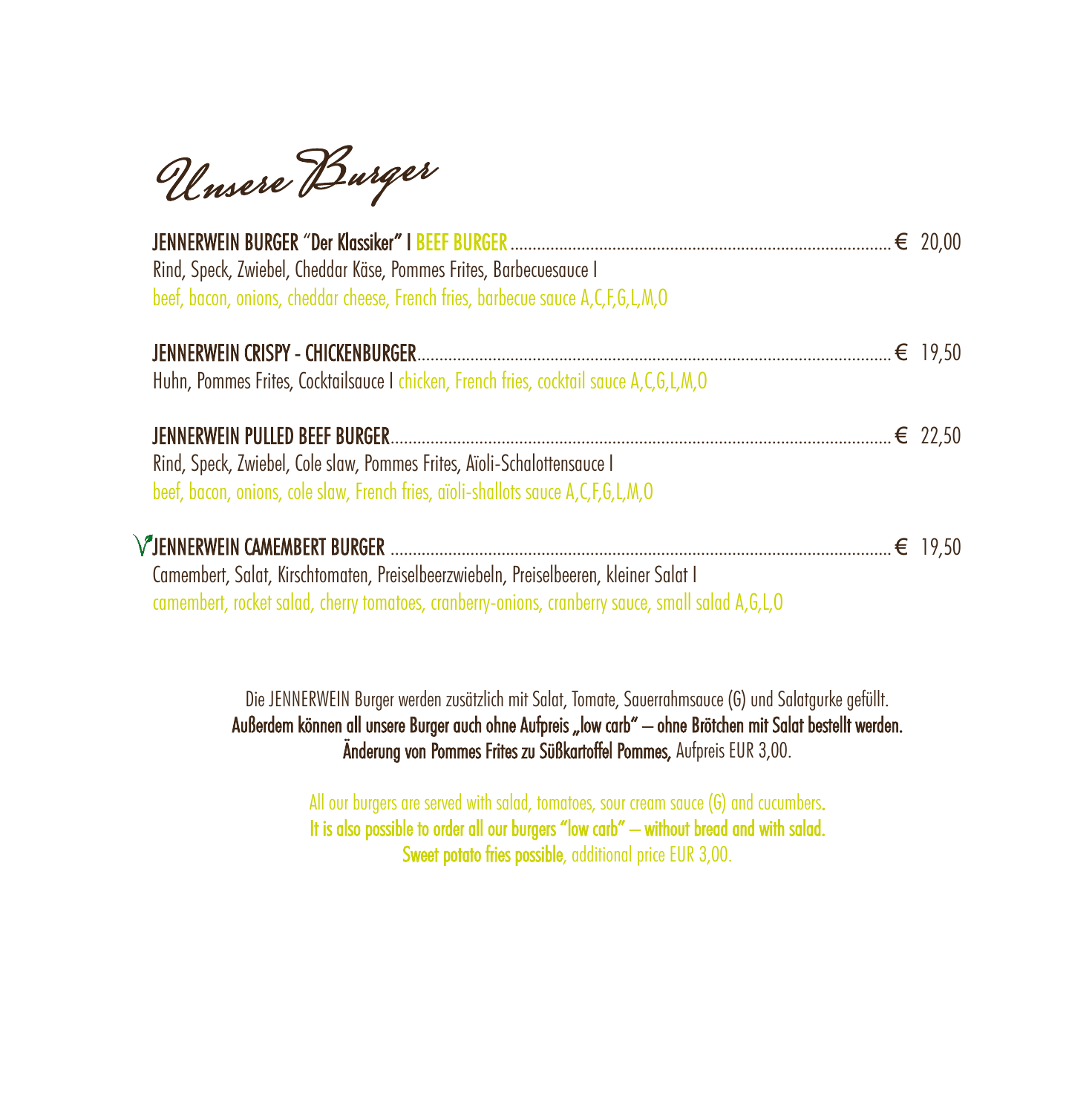Pasta und vegetarische Gerichte

# **SPAGHETTI BOLOGNESE I A,C,L**

# SPAGHETTI (AUCH GLUTENFREIE PENNE MÖGLICH) I SPAGHETTI (ALSO GLUTENFREE PENNE POSSIBLE) A,C,H,L,O

| Aglio e |                                           |  |  |
|---------|-------------------------------------------|--|--|
|         | Mit 5 Riesengarnelen I with 5 king prawre |  |  |

### **OFENKARTOFFEL I OVEN POTATO G,L**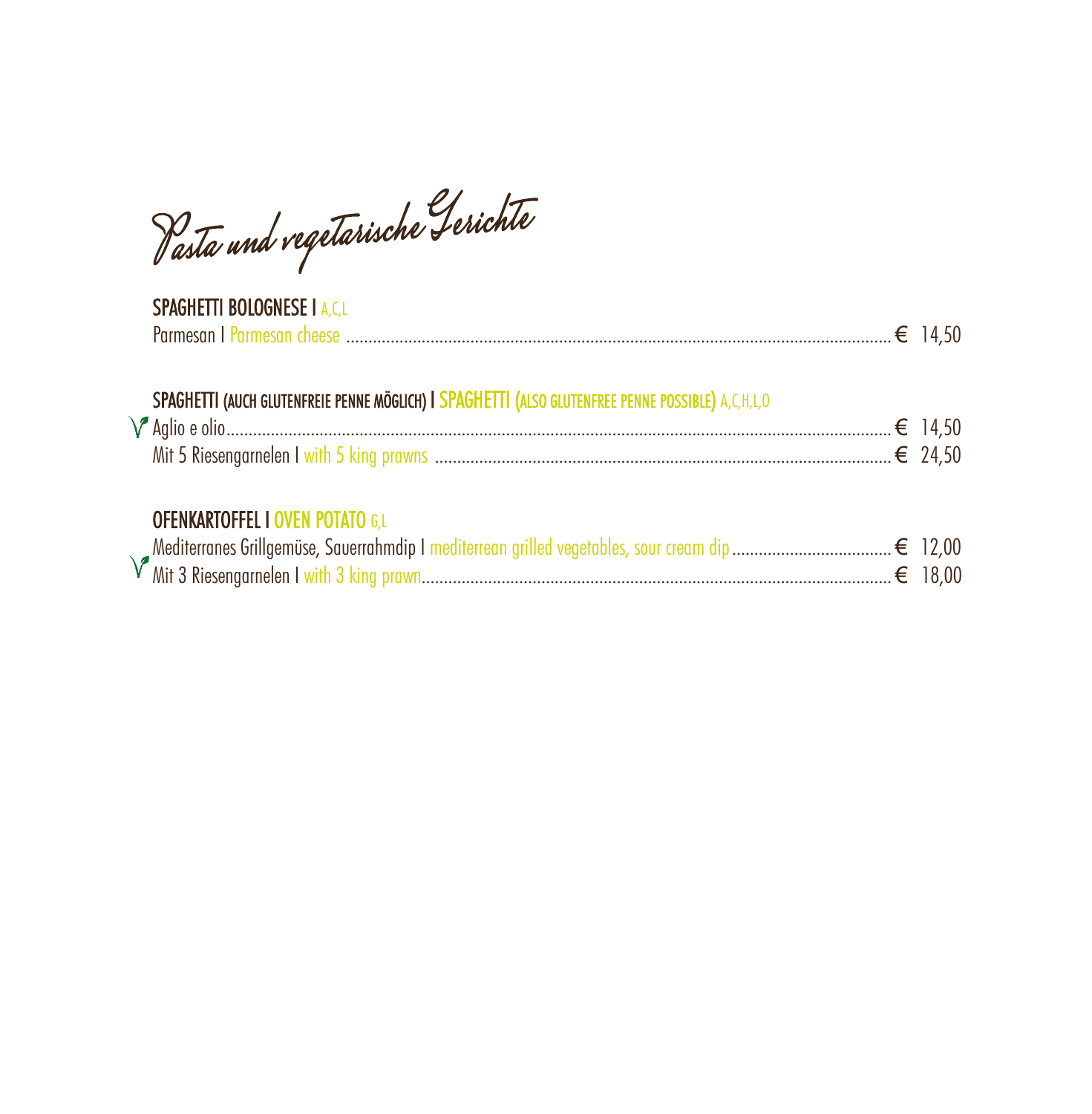Für die nächste Generation Wilderer

| VON DER HÜHNERBRUST, Pommes Frites I of chicken, French fries                   |  |
|---------------------------------------------------------------------------------|--|
| Cocktailsauce, Gemüse, Pommes Frites I cocktail sauce, vegetables, French fries |  |
| Parmesan I Parmesan cheese                                                      |  |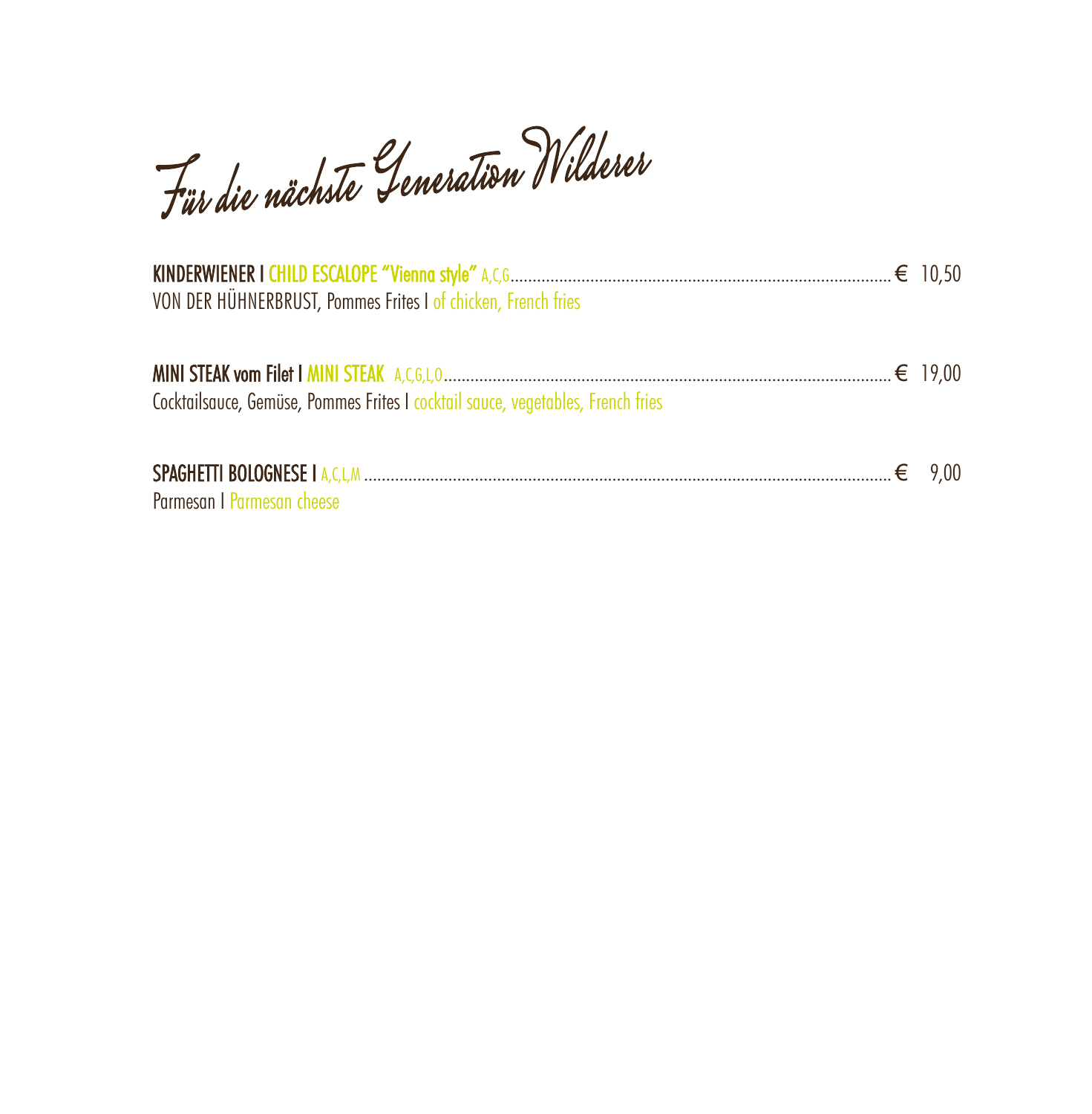Dessert 8

### **GLASIERTER SCHOKOLADENKUCHEN I GLACED CHOCOLATE CAKE**

| 1 Palatschinke, Vanilleeis I PANCAKES, VANILLA ICE CREAM<br>1,50 KUGEL LAKTOSEFREI Vanille, Mango, Himbeere   1 SCOOP LACTOSE FREE vanilla, mango, raspberry A, G, H € 1,50 |  |
|-----------------------------------------------------------------------------------------------------------------------------------------------------------------------------|--|
|                                                                                                                                                                             |  |
|                                                                                                                                                                             |  |
|                                                                                                                                                                             |  |
|                                                                                                                                                                             |  |
|                                                                                                                                                                             |  |
|                                                                                                                                                                             |  |
|                                                                                                                                                                             |  |
|                                                                                                                                                                             |  |
|                                                                                                                                                                             |  |

MITTWOCH RUHETAG! WEDNESDAY CLOSED!